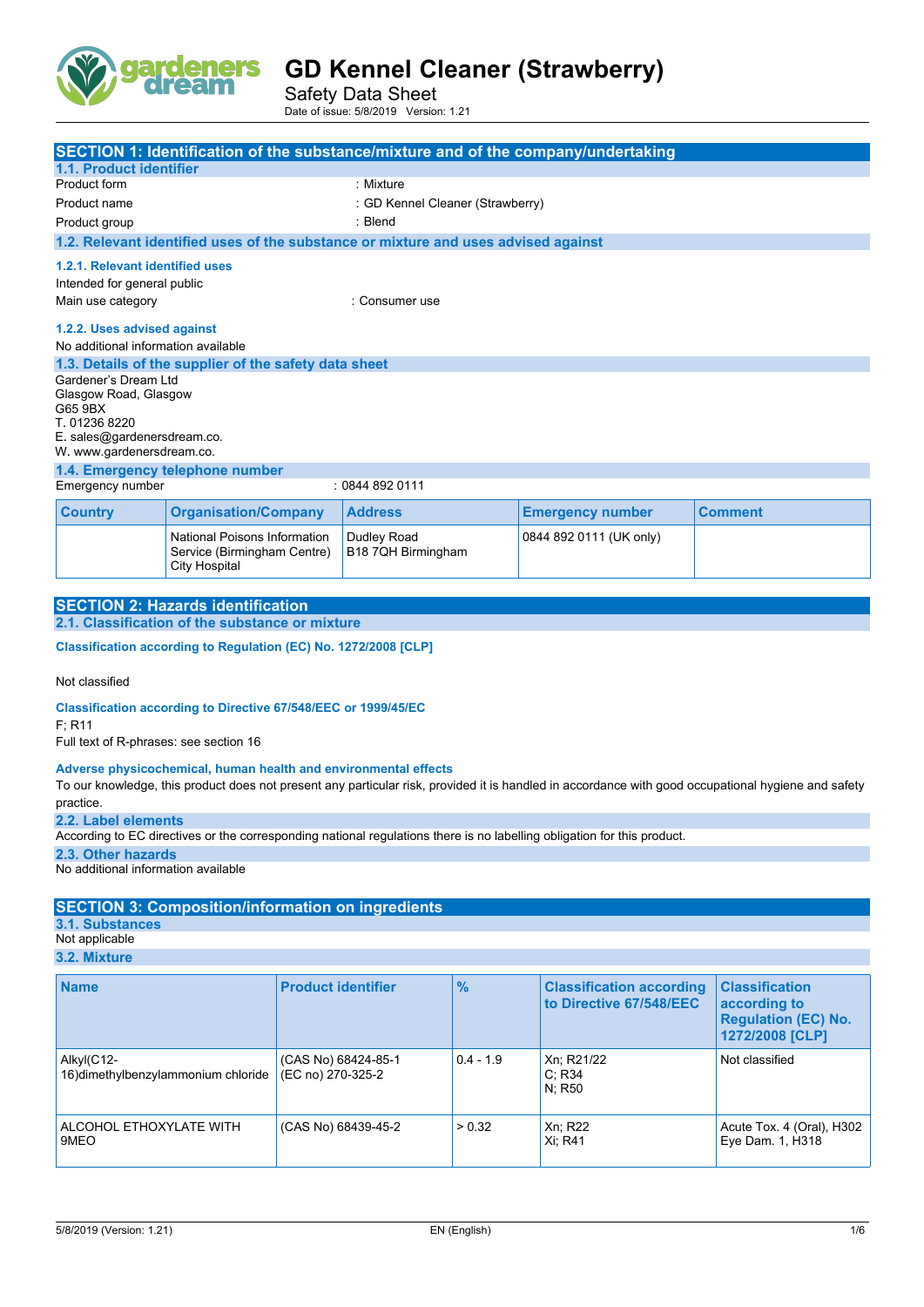### Safety Data Sheet

| (CAS No) 67-63-0<br>Isopropanol<br>(EC no) 200-661-7<br>(EC index no) 603-117-00-0<br>(REACH-no) 01-2119457558-<br>25 | $0.036 - 0.285$ | F: R11<br>Xi: R36<br>R67 | Flam. Lig. 2, H225<br>Eve Irrit, 2, H319<br><b>STOT SE 3. H336</b> |
|-----------------------------------------------------------------------------------------------------------------------|-----------------|--------------------------|--------------------------------------------------------------------|
|-----------------------------------------------------------------------------------------------------------------------|-----------------|--------------------------|--------------------------------------------------------------------|

Full text of R- and H-phrases: see section 16

| <b>SECTION 4: First aid measures</b>                                                                    |                                                                                                                                                                |
|---------------------------------------------------------------------------------------------------------|----------------------------------------------------------------------------------------------------------------------------------------------------------------|
| 4.1. Description of first aid measures                                                                  |                                                                                                                                                                |
| First-aid measures after inhalation                                                                     | : Remove person to fresh air and keep comfortable for breathing.                                                                                               |
| First-aid measures after skin contact                                                                   | : Wash skin with plenty of water.                                                                                                                              |
| First-aid measures after eye contact                                                                    | : Rinse eyes with water as a precaution.                                                                                                                       |
| 4.2. Most important symptoms and effects, both acute and delayed<br>No additional information available |                                                                                                                                                                |
| 4.3. Indication of any immediate medical attention and special treatment needed                         |                                                                                                                                                                |
| Treat symptomatically.                                                                                  |                                                                                                                                                                |
| <b>SECTION 5: Firefighting measures</b>                                                                 |                                                                                                                                                                |
| 5.1. Extinguishing media                                                                                |                                                                                                                                                                |
| Suitable extinguishing media                                                                            | : Water spray. Dry powder. Foam. Carbon dioxide.                                                                                                               |
| 5.2. Special hazards arising from the substance or mixture                                              |                                                                                                                                                                |
| Hazardous decomposition products in case of fire                                                        | : Toxic fumes may be released.                                                                                                                                 |
| 5.3. Advice for firefighters                                                                            |                                                                                                                                                                |
| Protection during firefighting                                                                          | : Do not attempt to take action without suitable protective equipment. Self-contained<br>breathing apparatus. Complete protective clothing.                    |
| <b>SECTION 6: Accidental release measures</b>                                                           |                                                                                                                                                                |
| 6.1. Personal precautions, protective equipment and emergency procedures                                |                                                                                                                                                                |
| 6.1.1. For non-emergency personnel                                                                      |                                                                                                                                                                |
| <b>Emergency procedures</b>                                                                             | : Ventilate spillage area.                                                                                                                                     |
| 6.1.2. For emergency responders                                                                         |                                                                                                                                                                |
| Protective equipment                                                                                    | : Do not attempt to take action without suitable protective equipment. For further information<br>refer to section 8: "Exposure controls/personal protection". |
| <b>6.2. Environmental precautions</b>                                                                   |                                                                                                                                                                |
| Avoid release to the environment.                                                                       |                                                                                                                                                                |
| 6.3. Methods and material for containment and cleaning up                                               |                                                                                                                                                                |
| Methods for cleaning up                                                                                 | : Take up liquid spill into absorbent material.                                                                                                                |
| Other information                                                                                       | : Dispose of materials or solid residues at an authorized site.                                                                                                |
| 6.4. Reference to other sections                                                                        |                                                                                                                                                                |
| For further information refer to section 13.                                                            |                                                                                                                                                                |
| <b>SECTION 7: Handling and storage</b>                                                                  |                                                                                                                                                                |
| 7.1. Precautions for safe handling                                                                      |                                                                                                                                                                |
| Precautions for safe handling                                                                           | : Ensure good ventilation of the work station. Wear personal protective equipment.                                                                             |
| Hygiene measures                                                                                        | : Do not eat, drink or smoke when using this product. Always wash hands after handling the<br>product.                                                         |
| 7.2. Conditions for safe storage, including any incompatibilities                                       |                                                                                                                                                                |
| Storage conditions                                                                                      | : Store in a well-ventilated place. Keep cool.                                                                                                                 |
| 7.3. Specific end use(s)                                                                                |                                                                                                                                                                |
| No additional information available                                                                     |                                                                                                                                                                |
|                                                                                                         |                                                                                                                                                                |

| <b>SECTION 8: Exposure controls/personal protection</b> |                                         |                                  |
|---------------------------------------------------------|-----------------------------------------|----------------------------------|
| 8.1. Control parameters                                 |                                         |                                  |
| Isopropanol (67-63-0)                                   |                                         |                                  |
| EU                                                      | IOELV TWA (mg/m <sup>3</sup> )          | 999 mg/m $3$ (8 hours)           |
| EU                                                      | IOELV TWA (ppm)                         | 400 ppm (8 hours)                |
| EU                                                      | IOELV STEL (mg/m <sup>3</sup> )         | 1250 mg/m <sup>3</sup> (15 mins) |
| EU                                                      | IOELV STEL (ppm)                        | 500 ppm (15 mins)                |
| Germany                                                 | TRGS 910 Acceptance concentration notes |                                  |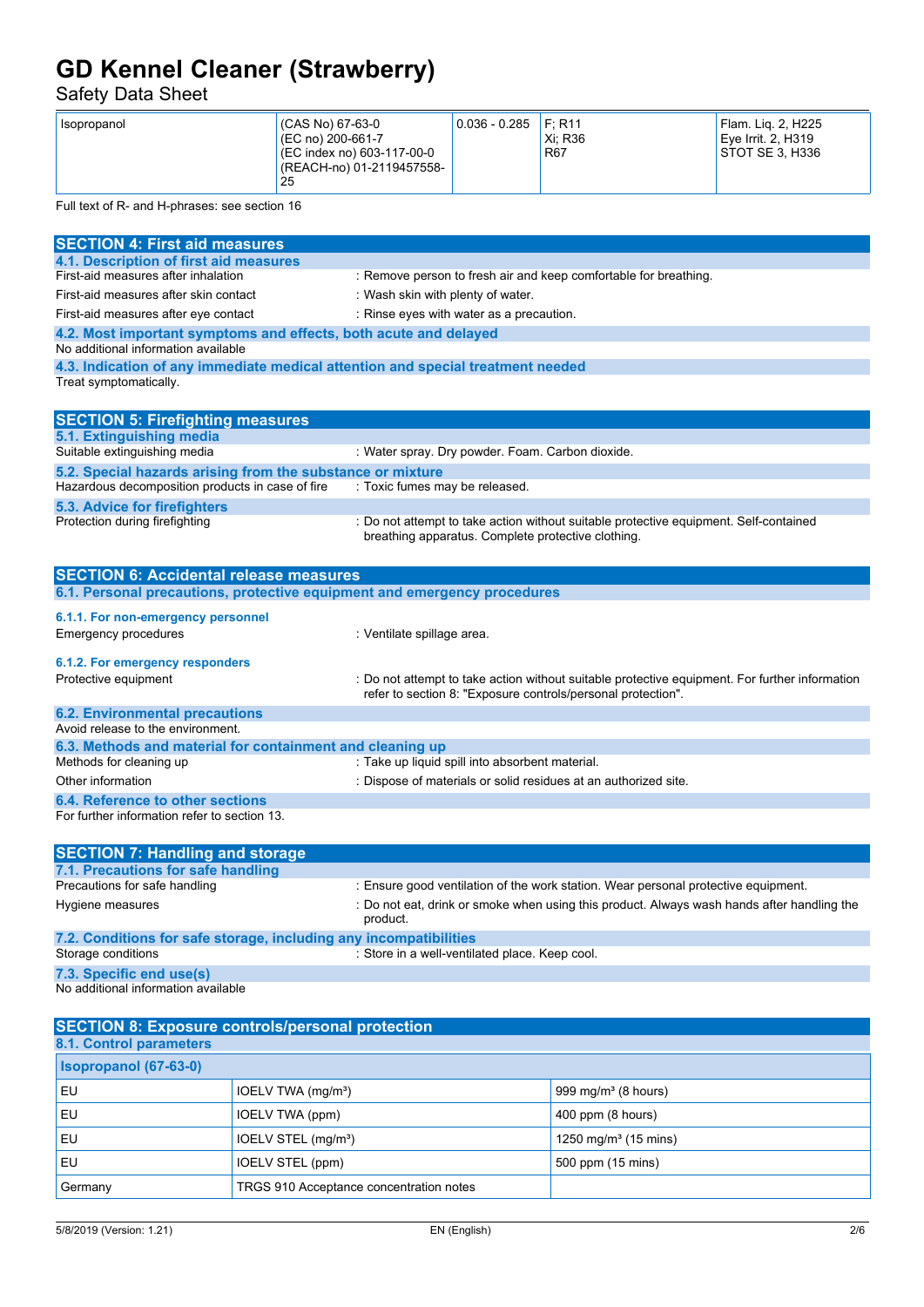Safety Data Sheet

### **8.2. Exposure controls**

### **Appropriate engineering controls:**

Ensure good ventilation of the work station.

| Hand protection:                                                         |
|--------------------------------------------------------------------------|
| Protective gloves                                                        |
| Eye protection:                                                          |
| Safety glasses                                                           |
| Skin and body protection:                                                |
| Wear suitable protective clothing                                        |
| <b>Respiratory protection:</b>                                           |
| In case of insufficient ventilation, wear suitable respiratory equipment |

### **Environmental exposure controls:**

Avoid release to the environment.

| <b>SECTION 9: Physical and chemical properties</b>         |                      |  |  |
|------------------------------------------------------------|----------------------|--|--|
| 9.1. Information on basic physical and chemical properties |                      |  |  |
| Physical state                                             | : Liquid             |  |  |
| Appearance                                                 | : Red Liquid.        |  |  |
| Colour                                                     | $:$ Red.             |  |  |
| Odour                                                      | : Strawberry.        |  |  |
| Odour threshold                                            | : No data            |  |  |
| pH                                                         | available : $5 - 9$  |  |  |
| Relative evaporation rate (butylacetate=1)                 | : No data            |  |  |
| Melting point                                              | available: Not       |  |  |
| Freezing point                                             | applicable           |  |  |
| Boiling point                                              | : No data            |  |  |
| Flash point                                                | available: 100 °C    |  |  |
| Self ignition temperature                                  | : No data            |  |  |
| Decomposition temperature                                  | available : No data  |  |  |
| Flammability (solid, gas)                                  | available : No data  |  |  |
| Vapour pressure                                            | available: Not       |  |  |
| Relative vapour density at 20 °C                           | applicable           |  |  |
| Relative density                                           | : No data            |  |  |
| Density                                                    | available : No data  |  |  |
| Solubility                                                 | available : No data  |  |  |
| Log Pow                                                    | available : 1.01 g/l |  |  |
| Viscosity, kinematic                                       | : Soluble.           |  |  |
| Viscosity, dynamic                                         | : No data            |  |  |
| <b>Explosive properties</b>                                | available : No data  |  |  |
| Oxidising properties                                       | available : No data  |  |  |
| <b>Explosive limits</b>                                    | available : No data  |  |  |
| 9.2. Other information                                     |                      |  |  |
| No additional information available                        | available : No data  |  |  |
|                                                            | available            |  |  |
| <b>SECTION 10: Stability and reactivity</b>                |                      |  |  |

| <b>SECTION TO. STADING AND FEACH VILY</b>                                          |
|------------------------------------------------------------------------------------|
| <b>10.1. Reactivity</b>                                                            |
| The product is non-reactive under normal conditions of use, storage and transport. |
| <b>10.2. Chemical stability</b>                                                    |
| Stable under normal conditions.                                                    |
| 10.3. Possibility of hazardous reactions                                           |
| No dangerous reactions known under normal conditions of use.                       |
| <b>10.4. Conditions to avoid</b>                                                   |
| None under recommended storage and handling conditions (see section 7).            |
| 10.5. Incompatible materials                                                       |
| No additional information available                                                |
|                                                                                    |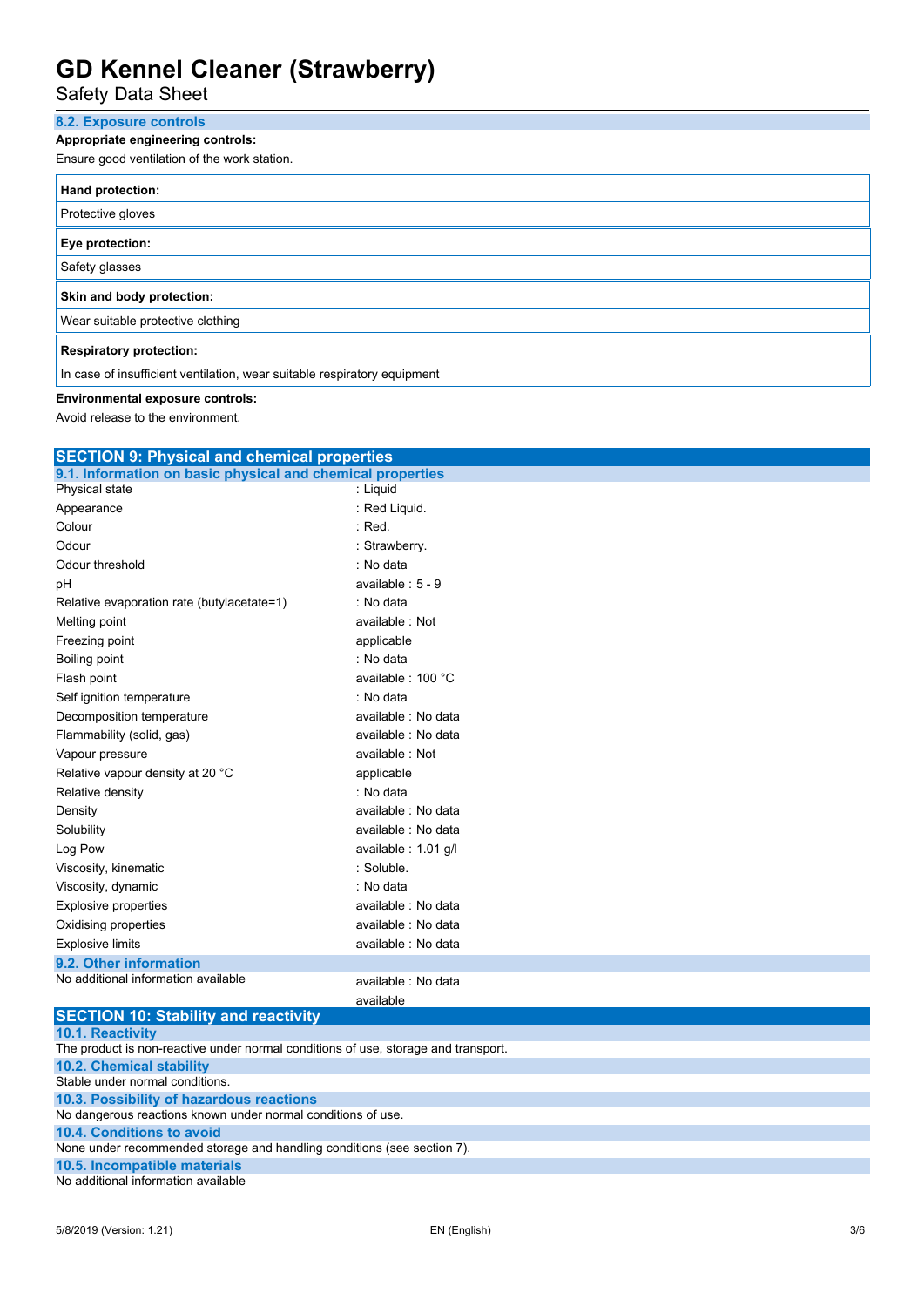Safety Data Sheet

**10.6. Hazardous decomposition products**

No additional information available

| <b>SECTION 11: Toxicological information</b>                       |                                                                                     |
|--------------------------------------------------------------------|-------------------------------------------------------------------------------------|
| 11.1. Information on toxicological effects                         |                                                                                     |
| Acute toxicity (oral)                                              | : Not classified                                                                    |
| Acute toxicity (dermal)                                            | : Not classified                                                                    |
| Acute toxicity (inhalation)                                        | : Not classified                                                                    |
| <b>ALCOHOL ETHOXYLATE WITH 9MEO (68439-45-2)</b>                   |                                                                                     |
| LD50 oral rat                                                      | > 200 - 2000 mg/kg                                                                  |
| Isopropanol (67-63-0)                                              |                                                                                     |
| LD50 oral rat                                                      | 4700 mg/kg                                                                          |
| LD50 oral                                                          | $\geq$ 2000 mg/kg (rabbit)                                                          |
| LC50 inhalation rat (mg/l)                                         | 46.5 mg/l/4h                                                                        |
| Skin corrosion/irritation                                          | : Not classified                                                                    |
|                                                                    | pH: 5 - 9                                                                           |
| Serious eye damage/irritation                                      | : Not classified                                                                    |
|                                                                    | pH: 5 - 9                                                                           |
| Respiratory or skin sensitisation                                  | : Not classified                                                                    |
| Germ cell mutagenicity                                             | : Not classified                                                                    |
| Carcinogenicity                                                    | : Not classified                                                                    |
| Reproductive toxicity                                              | : Not classified                                                                    |
| Specific target organ toxicity (single exposure)                   | : Not classified                                                                    |
| Specific target organ toxicity (repeated exposure)                 | : Not classified                                                                    |
| Aspiration hazard                                                  | : Not classified                                                                    |
|                                                                    |                                                                                     |
|                                                                    |                                                                                     |
|                                                                    |                                                                                     |
| 12.1. Toxicity                                                     |                                                                                     |
| <b>SECTION 12: Ecological information</b><br>Ecology - general     | : The product is not considered harmful to aquatic organisms nor to cause long-term |
|                                                                    | adverse effects in the environment.<br>: Not classified                             |
| Aquatic acute<br>Aquatic chronic                                   | : Not classified                                                                    |
| Isopropanol (67-63-0)                                              |                                                                                     |
| LC50 fishes 1                                                      | $\geq$ 100 mg/l (48 hours)                                                          |
| LC50 other aquatic organisms 2                                     | $\geq$ 100 mg/l (Algae, 72 hours)                                                   |
| EC50 Daphnia 1                                                     | $\geq$ 100 mg/l (48 hours)                                                          |
| 12.2. Persistence and degradability                                |                                                                                     |
| Isopropanol (67-63-0)                                              |                                                                                     |
| Persistence and degradability                                      | Biodegradable.                                                                      |
| 12.3. Bioaccumulative potential                                    |                                                                                     |
| Isopropanol (67-63-0)                                              |                                                                                     |
| Bioaccumulative potential                                          | The product does not contain any substances expected to be bioaccumulating.         |
| 12.4. Mobility in soil                                             |                                                                                     |
| No additional information available                                |                                                                                     |
| 12.5. Results of PBT and vPvB assessment                           |                                                                                     |
| No additional information available                                |                                                                                     |
| 12.6. Other adverse effects<br>No additional information available |                                                                                     |
|                                                                    |                                                                                     |
| <b>SECTION 13: Disposal considerations</b>                         |                                                                                     |

No additional information available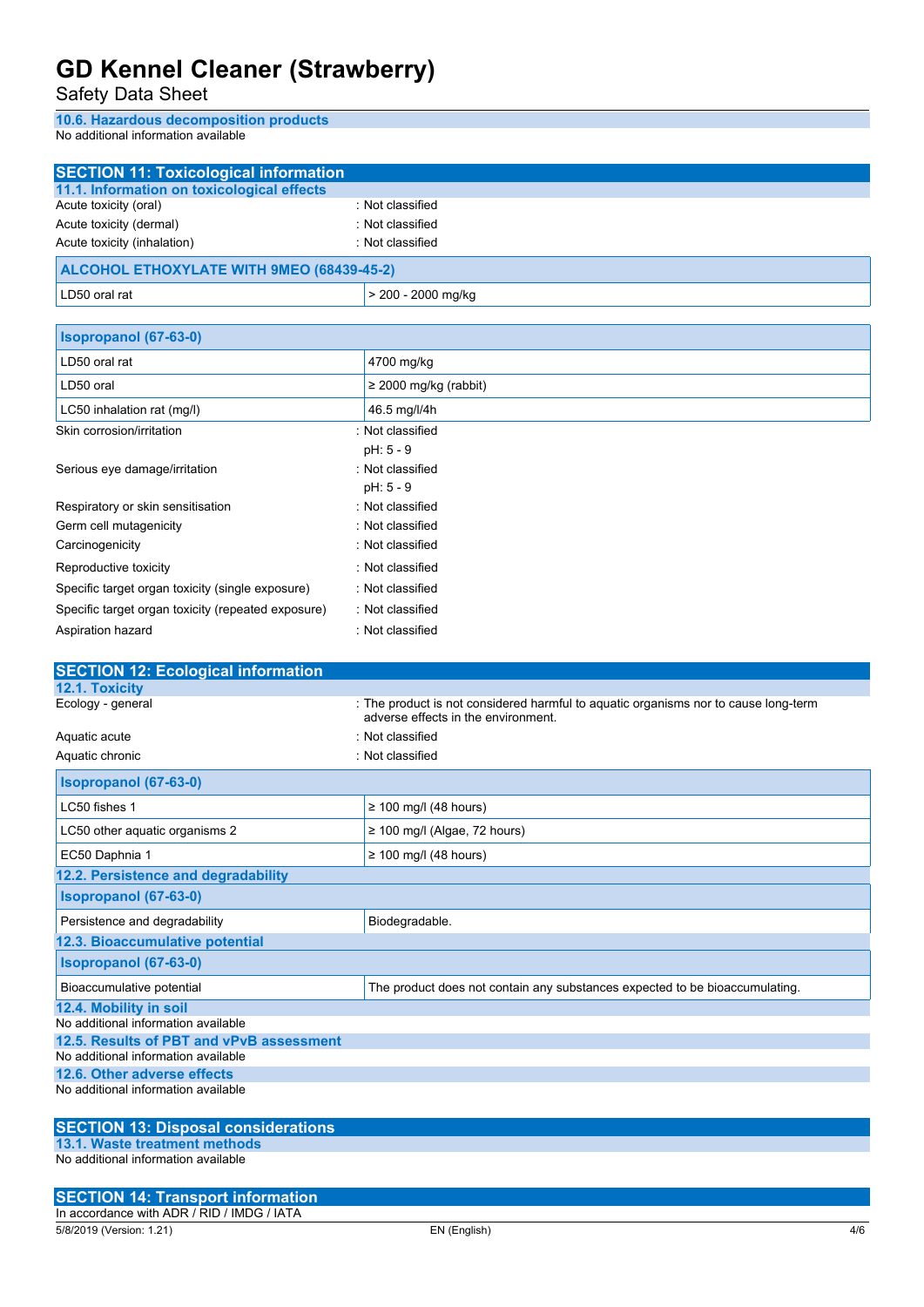### Safety Data Sheet

| 14.1. UN number                                                                            |                                          |
|--------------------------------------------------------------------------------------------|------------------------------------------|
| UN-No. (ADR)                                                                               | : Not regulated                          |
| UN-No. (IMDG)                                                                              | : Not regulated                          |
| UN-No.(IATA)                                                                               | : Not regulated                          |
| UN-No.(ADN)                                                                                | : Not regulated                          |
| UN-No. (RID)                                                                               | : Not regulated                          |
| 14.2. UN proper shipping name                                                              |                                          |
| Proper Shipping Name (ADR)                                                                 | : Not regulated                          |
| Proper Shipping Name (IMDG)                                                                | : Not regulated                          |
| Proper Shipping Name (IATA)                                                                | : Not regulated                          |
| Proper Shipping Name (ADN)                                                                 | : Not regulated                          |
| Proper Shipping Name (RID)                                                                 | : Not regulated                          |
| 14.3. Transport hazard class(es)                                                           |                                          |
| ADR                                                                                        |                                          |
| Transport hazard class(es) (ADR)                                                           | : Not regulated                          |
| <b>IMDG</b>                                                                                |                                          |
| Transport hazard class(es) (IMDG)                                                          | : Not regulated                          |
| <b>IATA</b>                                                                                |                                          |
| Transport hazard class(es) (IATA)                                                          | : Not regulated                          |
| ADN                                                                                        |                                          |
| Transport hazard class(es) (ADN)                                                           | : Not regulated                          |
| RID                                                                                        |                                          |
| Transport hazard class(es) (RID)                                                           | : Not regulated                          |
| 14.4. Packing group                                                                        |                                          |
| Packing group (ADR)                                                                        | : Not regulated                          |
| Packing group (IMDG)                                                                       | : Not regulated                          |
| Packing group (IATA)                                                                       | : Not regulated                          |
| Packing group (ADN)                                                                        | : Not regulated                          |
| Packing group (RID)                                                                        | : Not regulated                          |
| <b>14.5. Environmental hazards</b>                                                         |                                          |
| Dangerous for the environment                                                              | : No                                     |
| Marine pollutant                                                                           | : No                                     |
| Other information                                                                          | : No supplementary information available |
| 14.6. Special precautions for user                                                         |                                          |
| <b>Overland transport</b>                                                                  |                                          |
| Not regulated                                                                              |                                          |
| <b>Transport by sea</b>                                                                    |                                          |
| Not regulated                                                                              |                                          |
| Air transport                                                                              |                                          |
| Not regulated                                                                              |                                          |
| Inland waterway transport                                                                  |                                          |
| Not regulated                                                                              |                                          |
|                                                                                            |                                          |
| Rail transport                                                                             |                                          |
| Not regulated                                                                              |                                          |
| 14.7. Transport in bulk according to Annex II of MARPOL and the IBC Code<br>Not applicable |                                          |
|                                                                                            |                                          |
|                                                                                            |                                          |

#### **SECTION 15: Regulatory information 15.1. Safety, health and environmental regulations/legislation specific for the substance or mixture 15.1.1. EU-Regulations**

| 10. 1. 1. LU-KGYUKUUNIS                                                                                                                                             |                                            |
|---------------------------------------------------------------------------------------------------------------------------------------------------------------------|--------------------------------------------|
| Authorisations and/or restrictions on use (Annex XVII):                                                                                                             |                                            |
| 3(b) Hazard classes 3.1 to 3.6, 3.7 adverse effects on sexual function<br>and fertility or on development, 3.8 effects other than narcotic effects.<br>3.9 and 3.10 | ALCOHOL ETHOXYLATE WITH 9MEO - Isopropanol |
| 3(a) Hazard classes 2.1 to 2.4, 2.6 and 2.7, 2.8 types A and B, 2.9,<br>2.10, 2.12, 2.13 categories 1 and 2, 2.14 categories 1 and 2, 2.15 types<br>A to F          | Isopropanol                                |